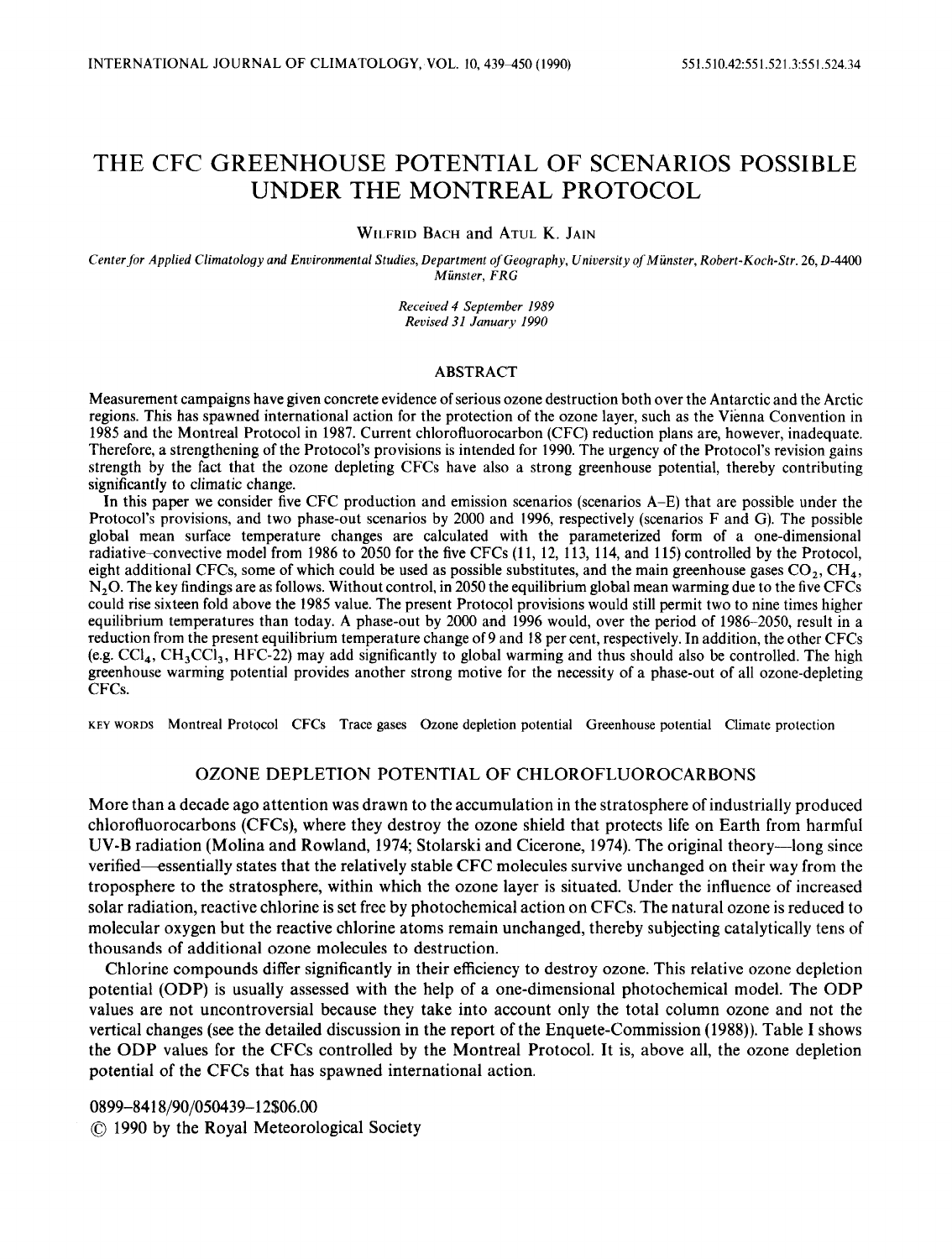| Compound                        | Production<br>1986<br>(kt) | Growth <sup>e</sup><br>rate<br>(per cent year <sup><math>-1</math></sup> ) | Life<br>time <sup>d</sup><br>(year) | Conversion<br>factor<br>(tonnes to ppby) | Concentration <sup>e</sup><br>(ppbv) | Relative<br>ozone<br>depletion<br>potential <sup>8</sup> | Relative<br>greenhouse<br>warming<br>potential <sup>h</sup> |
|---------------------------------|----------------------------|----------------------------------------------------------------------------|-------------------------------------|------------------------------------------|--------------------------------------|----------------------------------------------------------|-------------------------------------------------------------|
| CFCl <sub>3</sub><br>$(CFC-11)$ | $401 \cdot 2^a$            | 5.0                                                                        | 75 <sup>e</sup>                     | $0.041 \times 10^{-6}$                   | 0.234                                | 1.0                                                      | 0.87 <sup>d</sup>                                           |
| $CF_2Cl_2$<br>$CFC-12$          | $497.8^{a}$                | $4-0$                                                                      | 110                                 | $0.046 \times 10^{-6}$                   | 0.395                                | $1-0$                                                    | $1 - 00$                                                    |
| $C_2F_3Cl_3$<br>$(CFC-113)$     | $157.8^{b}$                | 4.0                                                                        | 90                                  | $0.032 \times 10^{-6}$                   | $0.054$ <sup>f</sup>                 | 0.8                                                      | $1.42^{i}$                                                  |
| $C_2F_4Cl_2$<br>$(CFC-114)$     | 14.9 <sup>b</sup>          | 4.0                                                                        | 180                                 | $0.033 \times 10^{-6}$                   | $0.020$ f                            | $1-0$                                                    | $1.64^i$                                                    |
| $C_2F_5Cl$<br>$(CFC-115)$       | 4.9 <sup>b</sup>           | 4.0                                                                        | 380                                 | $0.037 \times 10^{-6}$                   | $0.006^{f}$                          | 0.6                                                      | $1.20^{j}$                                                  |

Table **I.** Characteristics of the CFCs to be controlled by the Montreal Protocol

**<sup>a</sup>Rand** ( **1986).** 

**Environmental Protection Agency (1988a).** 

**'CFC-11 and CFC-12 are assumed to grow at 1981-1984 rates (Wigley, 1988) while the others grow at current rates** of **1985-1986 (Environmental Protection Agency, 1988b)..** 

**Ramanathan** *et al.* **(1985).** 

**Wigley (1988).** 

**These concentrations are estimated** by **extrapolating the Ramanathan** *et al.* **(1985) values** of **1980.** 

**United Nations Environment Programme (1987).** 

**All values are expressed on a per unit volume basis.** 

<sup>1</sup>The Rogers and Stephens (1988) values, which are on a per unit mass basis, are scaled to a per unit volume basis.

**j Reijnders** ( **1987).** 

## INTERNATIONAL ACTIVITIES FOR THE PROTECTION OF THE OZONE LAYER

In Vienna in 1985 the United Nations Environment Programme (UNEP) initiated a global framework convention for the protection of the ozone layer, which entered into force in 1988. Work in a series of technical workshops led to implementation plans as laid down in the Montreal Protocol. The framework, in its present form, was adopted in 1987, and it entered into force in February 1989. At that time 33 countries had ratified it.

It soon became clear from additional modelling efforts (e.g. those commissioned by the Enquete-Commission of the German Parliament) that the reduction plans as specified in the Montreal Protocol were insufficient. This and recent measurement series, which verified ozone destruction both over the Antarctic (Ozone Trends Panel Report, 1988) and the Arctic (Anon., 1989), initiated actions that will lead to a revision of the Montreal Protocol as early as 1990.

In February 1988 the Council of European Communities ruled unanimously to phase-out CFCs controlled by the Montreal Protocol by year 2000. This initiative was welcomed also by the USA and Canada. In March 1989 the 'London Conference on Saving the Ozone Layer' brought together 123 countries. At the Conference, 20 countries indicated that they hoped to sign the Protocol soon, raising the total number of parties to 53, and 12 countries promised to give it serious consideration. Developing countries (DCs) headed by China and India, while acknowledging the seriousness of the ozone depletion problem, made it quite clear that they would need substantial financial and technical aid to adopt a technology that will by-pass the ozonedestroying substances used today. At the May 1989 Helsinki meeting (see below), the Industrialized Countries (ICs) pledged to establish **a** special fund to help **DCs** in their economic development.

In April 1989, UNEP convened the first conference of contracting parties to the Vienna Convention. This was followed in May 1989, in Helsinki, by the first meeting of the contracting parties to the Montreal Protocol. The latter saw 102 delegations from 90 countries. The purpose of these meetings was the assessment of the scientific, environmental, economic, technical, and legal aspects to be considered in a revision of the Protocol. The timetable envisaged four reviews up to July 1989, the preparation of the revisions between August and October 1989, and, finally, the approval of the revision in the summer of 1990.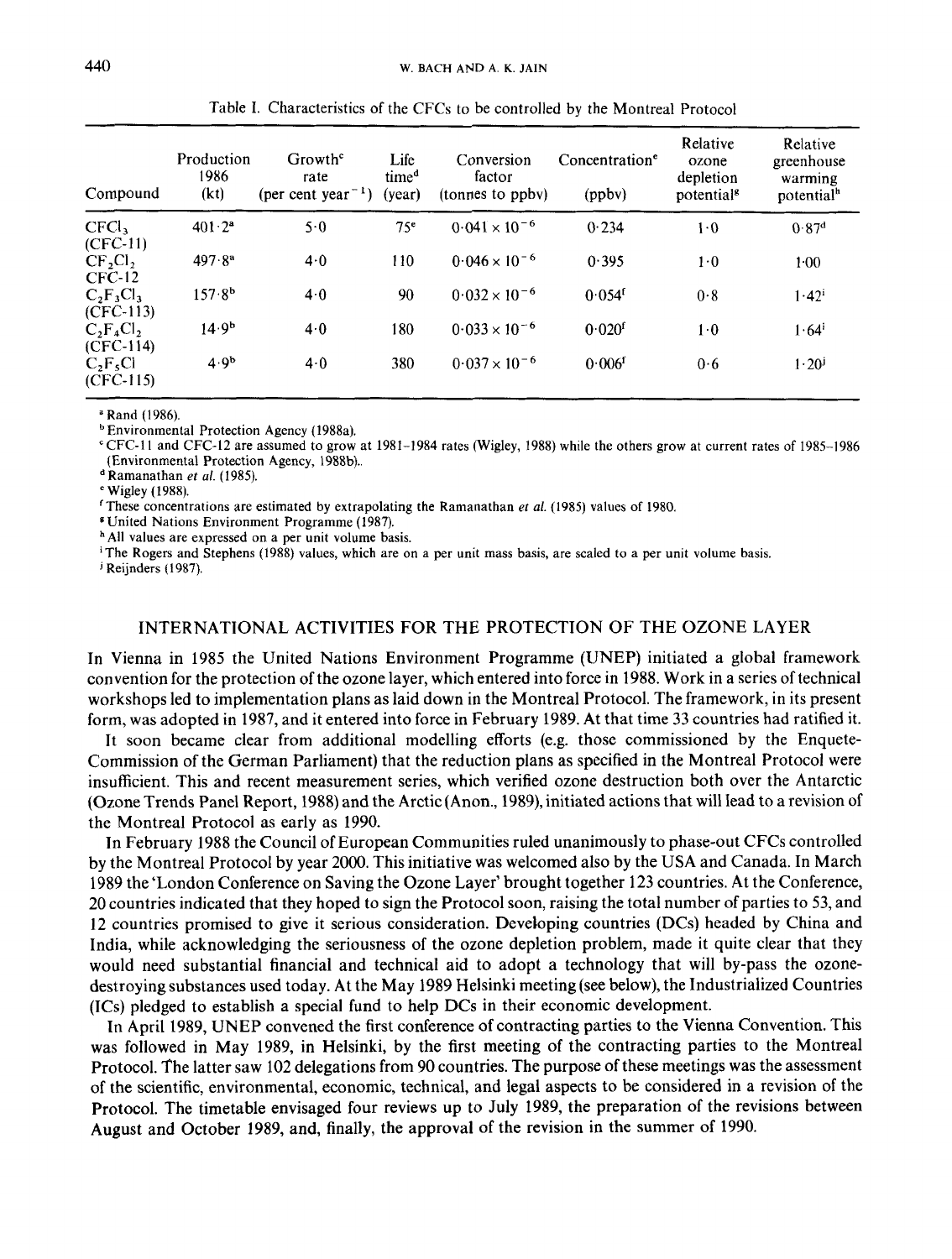The urgency of controlling the ozone-depleting CFCs is underlined by the fact that they also have a noticeable greenhouse potential, thereby contributing significantly to global climatic change.

### GREENHOUSE POTENTIAL OF CFCs

Chlorofluorocarbons efficiently trap outgoing infra-red radiation from the Earth, thus contributing to the greenhouse warming of the Earth's surface (Ramanathan, 1975; Wang *et al.,* 1976; Dickinson and Cicerone, 1986). Although these compounds represent only a small fraction of the total atmospheric gases, many of the CFCs, such as CFC-I 1 and CFC-12, potentially play an important role in altering the global climate through the modification of the Earth's radiation balance. The contribution of the major anthropogenic constituents to greenhouse warming for the period 1880–1980 is 50, 19, 17, 8, 4, and 2 per cent for  $CO_2$ , CH<sub>4</sub>, CFC-11 plus CFC-12, 0,, N,O in the troposphere, and H,O in the stratosphere, respectively (Ramanathan *et al.,* 1985). There is scientific consensus that, with the continuation of present trends, an unprecedented climatic change can be expected within the next two to eight decades or so, with potentially far-reaching impacts on ecosystems, food production, sea level, water and energy resources, etc. (Bach, 1984).

Table I lists the greenhouse warming potential of only those CFCs that come under the control of the Montreal Protocol. Other important CFCs that also contribute to greenhouse warming, such as  $\text{CC}l_{\text{A}}$ (carbon tetrachloride),  $CH_3CCl_3$  (methyl chloroform), and CHClF, (F-22), must also be taken into account (see Table **V).** 

The main purpose of this paper is to examine the greenhouse warming due to future CFC concentration trends permitted under the Montreal Protocol (Table I). The greenhouse potential of the CFCs listed in Table V is also assessed. Some of these, such as CHClF<sub>2</sub> and CH<sub>3</sub>CCl<sub>3</sub>, have been considered as potential substitutes for CFCs in refrigeration and foam, respectively. There may be additional CFCs already in the atmosphere for which the greenhouse potential is not yet known, and there will be more CFCs from future production. All of these would have to be considered in an overall assessment of greenhouse potential.

#### PRODUCTION SCENARIOS

The Montreal Protocol aims at reducing global CFC production to 50 per cent of the 1986 level in three steps: **(i)** a cut-back to 1986 production levels by mid-1989; (ii) a 20 per cent cut by mid-1993; and (iii) an additional 30 per cent reduction by mid-1999. Developing countries are allowed to delay compliance with the Protocol by 10 years beginning in 1989. Their production limits refer to either of the reference levels, either,

the average production value for the period 1995-1997, whichever is lower.

In spite of its careful wording, the Protocol still permits a wide range of future productions, mainly due to the different exemptions granted to the ICs and the DCs. Industrialized countries are allowed to exceed the CFC production limit by 10 per cent between July 1989 and June 1998, and by a further **15** per cent thereafter. The DCs may increase the production/consumption level of controlled substances to  $0.3$  kg per capita during a 10-year period of grace beginning in 1989.

To obtain the 1986 world production data of CFCs, we have extrapolated the 1985 values (Rand, 1986; Environmental Protection Agency, 1988a) using the growth rates given in Table I. These estimates are in good agreement with those of the Office of Technology Assessment (1988) and Wigley (1988).

For this study we have constructed the following five scenarios, which, except for A, account for most of the possible uncertainties associated with the Montreal Protocol.

*Scenario A.* In this scenario the future world CFC production increases at the historical growth rates (Table I). This scenario is constructed to provide an upper bound.

*Scenario B.* All signatory countries producing two-thirds (67 per cent) of the world's production of CFCs (the minimum required for the Protocol to enter into force) ratify the Montreal Protocol and take advantage of all legally permitted exemptions as discussed above. To the 67 per cent, the **ICs** contribute 90 per cent and

**<sup>0.3</sup>** kg per capita or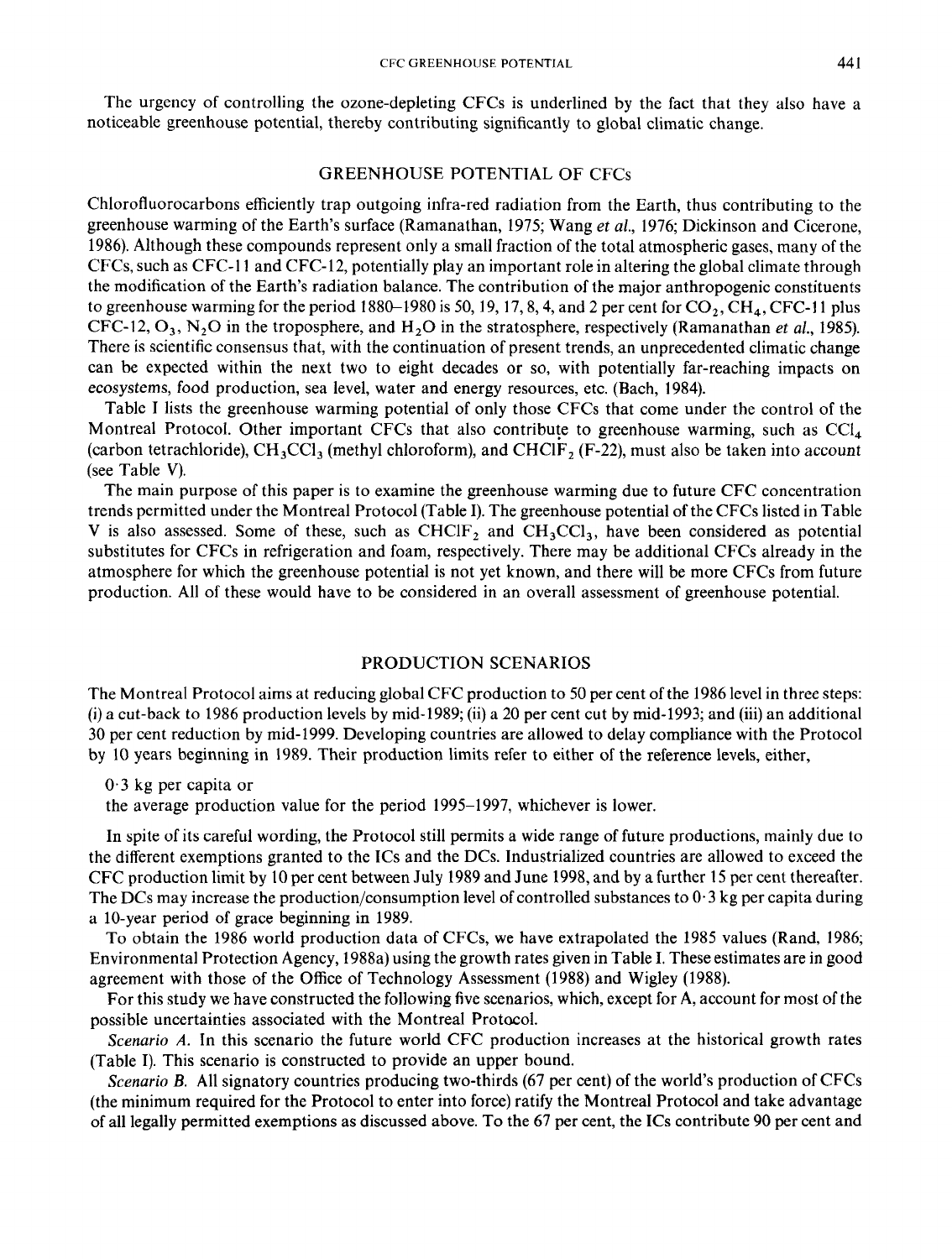the DCs **10** per cent. The production of the remaining countries (non-signatory countries) grows at the growth rates given in Table I.

*Scenario C.* Same as scenario B but with signatory countries strictly following the Protocol (i.e. not taking advantage of the exemptions).

*Scenario* D. All countries (i.e. 90 per cent 1Cs and 10 per cent DCs) ratify the Montreal Protocol and take advantage of all legally permitted exemptions.

*Scenario E.* Same as scenario D with none of the countries taking advantage of the legally permitted exemptions.

In scenarios B-E, the production of CFCs is assumed to grow at the current growth rates from 1986 to 1989. For exemption scenarios Band D, it is assumed that the production of the DCs is increased to **0.3** kg per capita from 1989 to 1995 and stays constant over the period 1996–1998. For the non-exemption scenarios C and **E,** the production of the DCs grows at the current growth rates (Table **I)** during a 10-year period of grace (1989 1998).

These five scenarios represent the broad range that is possible under the present provisions of the Protocol. However, there is general consensus that they cannot adequately protect the world from severe ozone depletion because of the continued build-up of ozone-destroying chlorine in the stratosphere. Therefore, many countries envisage stricter CFC control than that laid down in the Protocol. For example:

(i) the Swedish Government has scheduled to phase-out currently regulated CFCs by 1995;

(ii) the Dutch Government is heading for a complete CFC phase-out by 2000;

(iii) the Federal Republic of Germany is planning to achieve a 95 per cent CFC reduction by 1996 compared with 1986. Accordingly, the existing Chemical Act is currently in the process of being amended;

(iv) the Environment Commissioner of the EC has proposed a complete phase-out by 1996, and this has been supported, especially by Germany, Great Britain, and the USA (McGourty, 1989).

With this in mind, we have constructed two additional scenarios in which the 1986 global CFC production listed in Table I is phased out by 2000, and by 1996, respectively.

*Scenario F.* In this scenario the production of CFCs is phased out in four steps by 2000, i.e.:

(i) the 1986 production stays constant until mid-1989;

(ii) a **20** per cent reduction of the 1986 level by mid-1990;

(iii) a 50 per cent reduction of the 1986 level by mid-1994;

(iv) a phase-out by 2000.

*Scenario G.* Same as scenario F but the global production of CFCs is phased-out as early as 1996, i.e.: (i) the 1986 production stays constant until mid-1989;

(ii) a 20 per cent reduction of the 1986 level by mid-1990;

(iii) a 50 per cent reduction of the 1986 level by mid-1993;

(iv) a phase-out by 1996.

These six scenarios (i.e. not including A) are likely to span the total range of future CFC production developments.

## EMISSION SCENARIOS

The emission patterns of CFCs depend upon their uses. In some cases emission **is** prompt, in others it is delayed and occurs during usage and disposal. The emission of CFCs for the various scenarios have been determined from CFC production as follows.

Products of CFC-11 and CFC-12 can be divided into four categories:

(i) *Prompt emitters* (aerosol, open cell foam, solvents and cleaning agents) release CFCs shortly after manufacture. It has been assumed that the released emissions from such applications take place *6* months after production. According to Gamlen *et al.* (1986) the uncertainty in this 6-month figure is about 1 month.

(ii) *Hermetically sealed refrigeration units* (home refrigerators and freezers) have estimated mean lifetimes of 12 years (with a standard deviation of **4** years) during which small amounts of CFCs are released when some units fail (McCarthy *et al.,* 1977). An initial processing and testing loss of **3** per cent and a system rework loss of 5 per cent are also assumed (Rand, 1980).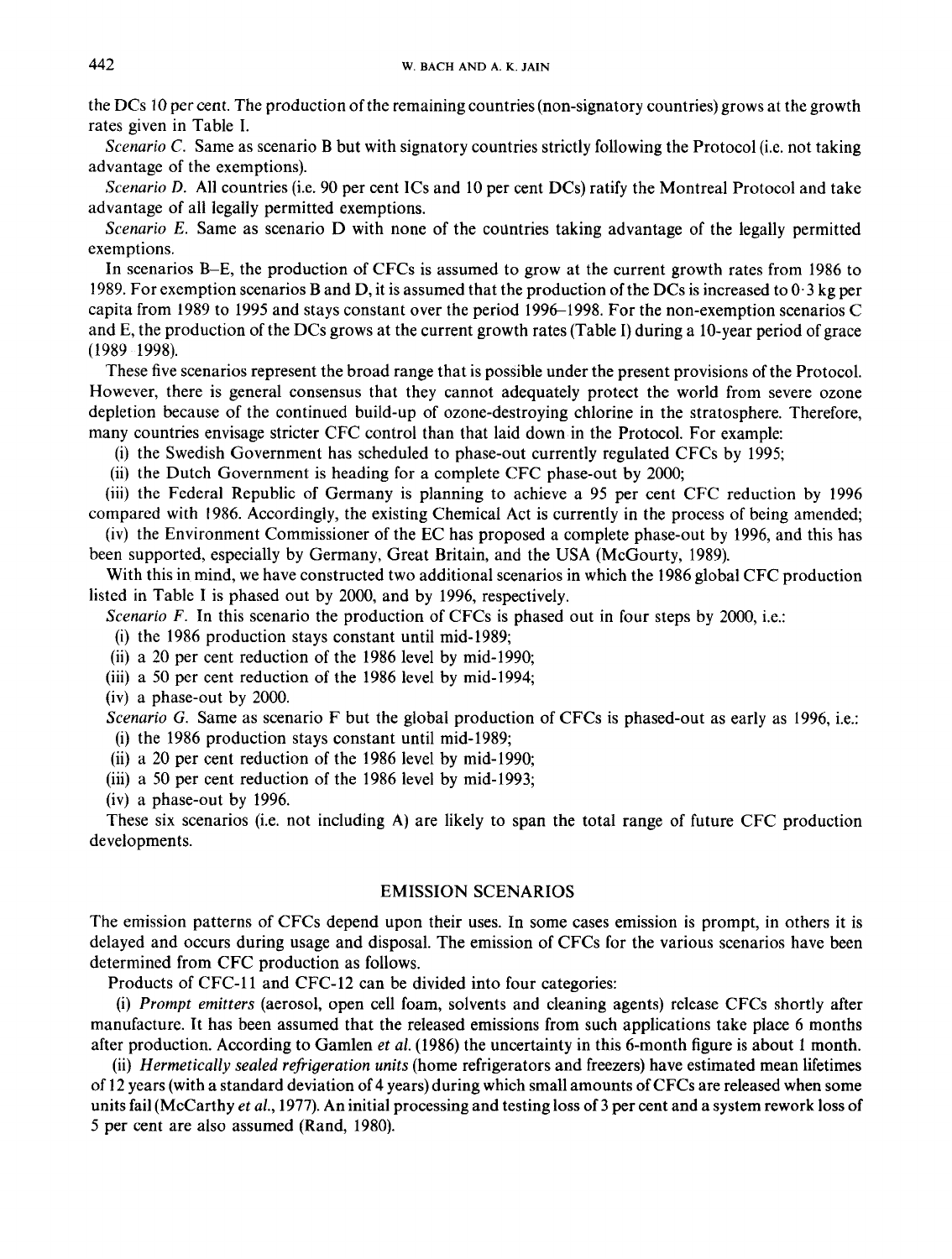(iii) *Non-hermetically sealed units* (building chillers and mobile air conditioners) lose **CFCs** through leakage and servicing throughout their lifetimes, estimated to be **7** years (Hammitt **et al., 1987).** An estimated manufacturing loss of approximately **2.5** per cent is also taken into account (McCarthy *et* **al., 1977).** 

(iv) *The closed cell foam* category can be subdivided into rigid polyurethane and isocyanurate foams and non-urethane foams, and extruded polyolefines (Rand, **1980).** The release of **CFC-11** from closed cell foam (mainly rigid polyurethane foam) is the least well defined. In the present paper we have used the McCarthy *et*  **al. (1977)** estimates of a production loss of **10** per cent, followed by a uniform loss of **4-5** per cent per year for **20**  years. **CFC-12** is primarily used in polyolefin foam, which does not retain blowing agents for long time periods. In this paper 50 per cent is considered to be lost in the year of manufacture, and the other half in the following year (Gamlen *et* **al., 1986).** 

**CFC-113** is widely used as a solvent, among others in the electronics industries. Most of it is emitted promptly, but an estimated **15** per cent of the production is lost in waste disposal, dumps, and incinerators or used as an intermediary in manufacturing other chemicals (Hammitt *et al.,* **1987).** Thus, for calculation purposes, we assume that world emission of **CFC-113** is 85 per cent of world production.

**CFC-114** and **CFC-115** are mainly used in foams and refrigeration units. For these chemicals there is not much information available on which to base estimates of current and future emissions. We therefore assume that emission and production are the same.

The resulting emissions and corresponding production levels of **CFCs** for the seven scenarios as discussed in the previous section are given in Table **11.** All global emissions are presented in kilotonnes per year. The shares of end-use categories of **CFC-11** and **CFC-12** are taken from Chemical Manufacturers Association **(1987)** for the year **1985** and assumed to remain constant thereafter. In Table **I1** it is interesting to note that the release of **CFC-** 1 **1** and **CFC-12** to the atmosphere does not occur at the time of production or even soon after, because for some uses, including refrigeration, air conditioning devices, and closed cell foam, these chemicals are retained for long periods in a 'bank' (i.e. a large reservoir of potential ozone depleting chemicals) and this contributes significantly to any future release.

|                |                              |                                                                                                                          |                                                                                                                                    |                                                                                        | Scenario                                                                   |                                                                                                        |                                                                              |  |  |
|----------------|------------------------------|--------------------------------------------------------------------------------------------------------------------------|------------------------------------------------------------------------------------------------------------------------------------|----------------------------------------------------------------------------------------|----------------------------------------------------------------------------|--------------------------------------------------------------------------------------------------------|------------------------------------------------------------------------------|--|--|
| Chemical       | Year                         | A                                                                                                                        | B                                                                                                                                  | $\mathbf C$                                                                            | D                                                                          | E                                                                                                      | F                                                                            |  |  |
| <b>CFC-11</b>  | 1986<br>2000<br>2030<br>2050 | $401 \cdot 2 \quad (322 \cdot 4)$<br>$709.3$ $(720.7)$<br>$3433 \cdot 1 (3146 \cdot 3)$<br>$8109 \cdot 0 (7347 \cdot 9)$ | $401 \cdot 2 \quad (322.4)$<br>$755 \cdot 2 \quad (709 \cdot 0)$<br>$1459 \cdot 0 (1380 \cdot 8)$<br>$3332 \cdot 1 (3097 \cdot 7)$ | $401 \cdot 2 \quad (322 \cdot 4)$<br>428.4 (407.3)<br>1277.3(1189.9)<br>3150.3(2096.4) | $401 \cdot 2(322 \cdot 4)$<br>573.3(538.6)<br>406.4(396.8)<br>406.4(396.8) | $401 \cdot 2(322 \cdot 4)$<br>242.3(214.9)<br>$212 \cdot 2(203 \cdot 2)$<br>$212 \cdot 2(203 \cdot 2)$ | $401 \cdot 2(322 \cdot 4)$<br>0.0(145.2)<br>0.0<br>$(0 - 0)$<br>0.0<br>(0.0) |  |  |
| $CFC-12$       | 1986<br>2000<br>2030<br>2050 | $497.8$ $(412.2)$<br>$862 \cdot 0$ (778.4)<br>2795.9(2195.1)<br>$6126 \cdot 1 (5000 \cdot 7)$                            | $497.8$ $(412.2)$<br>$896.6$ (984.7)<br>$1327 \cdot 2(1238 \cdot 2)$<br>$2426 \cdot 2(2074 \cdot 4)$                               | $497.8$ $(412.2)$<br>485.4(596.3)<br>1098.9 (965.1)<br>2197.9(1954.0)                  | 497.8(412.2)<br>711.5(662.7)<br>503.9(482.7)<br>503.9(482.7)               | 497.8(412.2)<br>293.8(400.7)<br>259.9(210.8)<br>259.9(210.8)                                           | 497.8(412.2)<br>0.0(171.0)<br>(0.0)<br>0.0<br>0.0<br>(0.0)                   |  |  |
| CFC-113        | 1986<br>2000<br>2030<br>2050 | $157.8$ $(133.2)$<br>$273 \cdot 3$ (230.6)<br>$886.3$ (748.0)<br>1941.9(1693.0)                                          | $157.8$ $(133.2)$<br>288.0<br>(243.1)<br>422.6<br>(356.7)<br>770.9<br>(650.7)                                                      | $157.8$ $(133.2)$<br>153.9<br>(129.9)<br>348.3<br>(294.0)<br>(588.0)<br>696.7          | 157.8(133.2)<br>299.4(193.6)<br>161.6(136.4)<br>161.6(136.4)               | 157.8(133.2)<br>$93 \cdot 1$ (78.6)<br>82.4 (69.5)<br>82.4 (69.5)                                      | 157.8(133.2)<br>0.0<br>(0.0)<br>0.0<br>(0.0)<br>0.0<br>(0.0)                 |  |  |
| CFC-114        | 1986<br>2000<br>2030<br>2050 | 14.9<br>$(14-9)$<br>25.8<br>(25.8)<br>87.0<br>(87.0)<br>183.4<br>(183.4)                                                 | $14 - 9$<br>(14.9)<br>27.9<br>(27.9)<br>40.3<br>(40.3)<br>73.2<br>(73.2)                                                           | 14.9<br>(14.9)<br>14.5<br>(14.5)<br>32.9<br>(32.9)<br>(65.8)<br>65.8                   | 14.9(14.9)<br>$22.4$ $(22.4)$<br>$15.6$ $(15.6)$<br>15.6<br>(15.6)         | 14.9(14.9)<br>8.8(8.8)<br>$7.8$ $(7.8)$<br>$7.8$ $(7.8)$                                               | (14.9)<br>14.9<br>0.0<br>(0.0)<br>0.0<br>(0.0)<br>(0.0)<br>(0.0)             |  |  |
| <b>CFC-115</b> | 1986<br>2000<br>2030<br>2050 | 4.9<br>(4.9)<br>8.5<br>(8.5)<br>28.6<br>(28.6)<br>60.3<br>(60.3)                                                         | 4.9<br>(4.9)<br>9.2<br>(9.2)<br>13.3<br>(13.3)<br>$24 - 1$<br>(24.1)                                                               | 4.9<br>(4.9)<br>4.8<br>(4.8)<br>10.8<br>(10.8)<br>21.6<br>(21.6)                       | 4.9<br>(4.9)<br>7.4<br>(7.4)<br>(5.2)<br>5.2<br>5.2<br>(5.2)               | 4.9(4.9)<br>4.9(4.9)<br>$2.6$ $(2.6)$<br>$2.6$ $(2.6)$                                                 | 4.9<br>(4.9)<br>0 <sub>0</sub><br>(0.0)<br>0.0<br>(0.0)<br>0.0<br>(0.0)      |  |  |

Table **11.** Calculated production (emission) values **(kt** year- ') of CFCs to be controlled by the Montreal Protocol for a variety of scenarios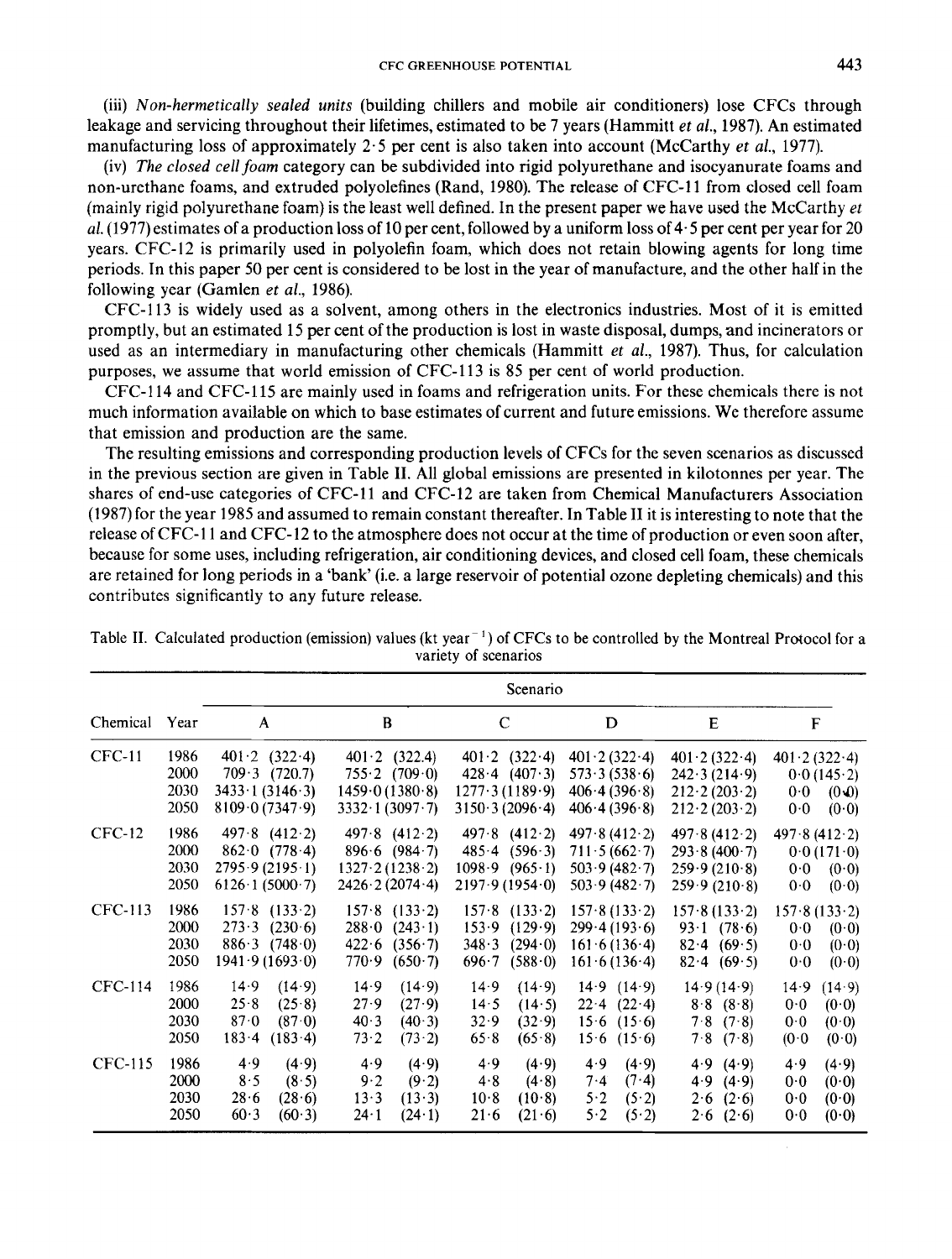#### CONCENTRATION SCENARIOS

At present the most abundant of the controlled CFCs in the atmosphere are CFC-11, CFC-12, and CFC-113 because of their large production rates and their long lifetimes. The respective global mean surface concentrations in 1986 were ca.  $0.23$  ppb,  $0.39$  ppb, and  $0.05$  ppb, respectively (Table I). Although the present concentrations of CFC-114 and CFC-115 are, at  $0.02$  ppb and  $0.006$  ppb, still small, in future they are expected to grow rapidly owing to their long lifetimes.

To convert the estimates of future CFC emission into concentration over the period 1986-2050, we have used the following mass balance equation:

$$
C(t) = C(t-1) + [E(t) - \text{MASS}(t-1)/\tau] \times CF
$$

In this equation, the annual concentration  $(C)$  in year  $t$  is a function of the previous year's concentration  $(C(t-1))$ , the emission in year  $t(E(t))$ , the atmospheric mass of a particular CFC in year  $t-1$  (MASS $(t-1)$ ), the atmospheric lifetime  $(\tau)$  and *CF*, which is a factor to convert emission from tons to ppbv (Table I).

|  |  |  | Table III. Comparison of estimated CFC concentration ranges (ppbv) controlled by the Montreal Protocol for 2030 |  |
|--|--|--|-----------------------------------------------------------------------------------------------------------------|--|
|  |  |  |                                                                                                                 |  |

| Source                        | $CFC-11$      | CFC-12        | CFC-113       | CFC-114       | CFC-115        |
|-------------------------------|---------------|---------------|---------------|---------------|----------------|
| This study <sup>a</sup>       | $0.51 - 2.12$ | $0.91 - 3.00$ | $0.13 - 0.47$ | $0.03 - 0.07$ | $0.01 - 0.03$  |
| Ramanathan et al. (1985)      | $0.50 - 2.12$ | $0.90 - 3.50$ | $0.08 - 0.30$ | $0.06 - 0.25$ | $0.02 - 0.09$  |
| Dickinson and Cicerone (1986) | $0.55 - 1.60$ | $1.45 - 2.50$ |               |               |                |
| Hammitt et al. (1987)         | $0.62 - 1.33$ | $1.19 - 2.51$ | $0.20 - 0.65$ |               | <b>Service</b> |
| Wigley $(1988)^b$             | $0.53 - 1.05$ | $0.90 - 1.79$ |               |               |                |

**<sup>a</sup>**The ranges correspond to scenario E(1ow) and A(high).

bThe low value corresponds to his scenario 1, which is similar to our scenario **E.** The low and high values **were** taken from the captions of his figures 2 and **3.** 

|                |      |       |       |             | Scenario |       |       |       |
|----------------|------|-------|-------|-------------|----------|-------|-------|-------|
| Chemical       | Year | A     | B     | $\mathbf C$ | D        | E     | F     | G     |
| <b>CFC-11</b>  | 1986 | 0.234 | 0.234 | 0.234       | 0.234    | 0.234 | 0.234 | 0.234 |
|                | 2000 | 0.475 | 0.483 | 0.418       | 0.456    | 0.388 | 0.343 | 0.315 |
|                | 2030 | 2.124 | 1.311 | 1.044       | 0.781    | 0.509 | 0.253 | 0.226 |
|                | 2050 | 5.663 | 2.583 | 2.241       | 0.910    | 0.548 | 0.193 | 0.173 |
| $CFC-12$       | 1986 | 0.395 | 0.395 | 0.395       | 0.395    | 0.395 | 0.395 | 0.395 |
|                | 2000 | 0.732 | 0.805 | 0.705       | 0.711    | 0.679 | 0.596 | 0.542 |
|                | 2030 | 3.001 | 2.806 | 1.603       | 1.414    | 0.912 | 0.460 | 0.413 |
|                | 2050 | 6.729 | 3.541 | 2.909       | 1.687    | 1.018 | 0.384 | 0.344 |
| <b>CFC-113</b> | 1986 | 0.054 | 0.054 | 0.054       | 0.054    | 0.054 | 0.054 | 0.054 |
|                | 2000 | 0.123 | 0.130 | 0.106       | 0.122    | 0.097 | 0.082 | 0.073 |
|                | 2030 | 0.467 | 0.316 | 0.241       | 0.207    | 0.128 | 0.059 | 0.052 |
|                | 2050 | 1.051 | 0.540 | 0.443       | 0.245    | 0.142 | 0.047 | 0.042 |
| <b>CFC-114</b> | 1986 | 0.020 | 0.020 | 0.020       | 0.020    | 0.020 | 0.020 | 0.020 |
|                | 2000 | 0.028 | 0.029 | 0.026       | 0.028    | 0.025 | 0.023 | 0.022 |
|                | 2030 | 0.070 | 0.053 | 0.042       | 0.039    | 0.028 | 0.020 | 0.019 |
|                | 2050 | 0.145 | 0.082 | 0.068       | 0.045    | 0.030 | 0.018 | 0.017 |
| <b>CFC-115</b> | 1986 | 0.006 | 0.006 | 0.006       | 0.006    | 0.006 | 0.006 | 0.006 |
|                | 2000 | 0.009 | 0.010 | 0.009       | 0.009    | 0.008 | 0.008 | 0.007 |
|                | 2030 | 0.026 | 0.020 | 0.016       | 0.015    | 0.010 | 0.007 | 0.007 |
|                | 2050 | 0.056 | 0.032 | 0.026       | 0.018    | 0.012 | 0.007 | 0.006 |

Table **IV.** Estimated concentrations (ppbv) of **CFCs** to be controlled by the Montreal Protocol for a variety of scenarios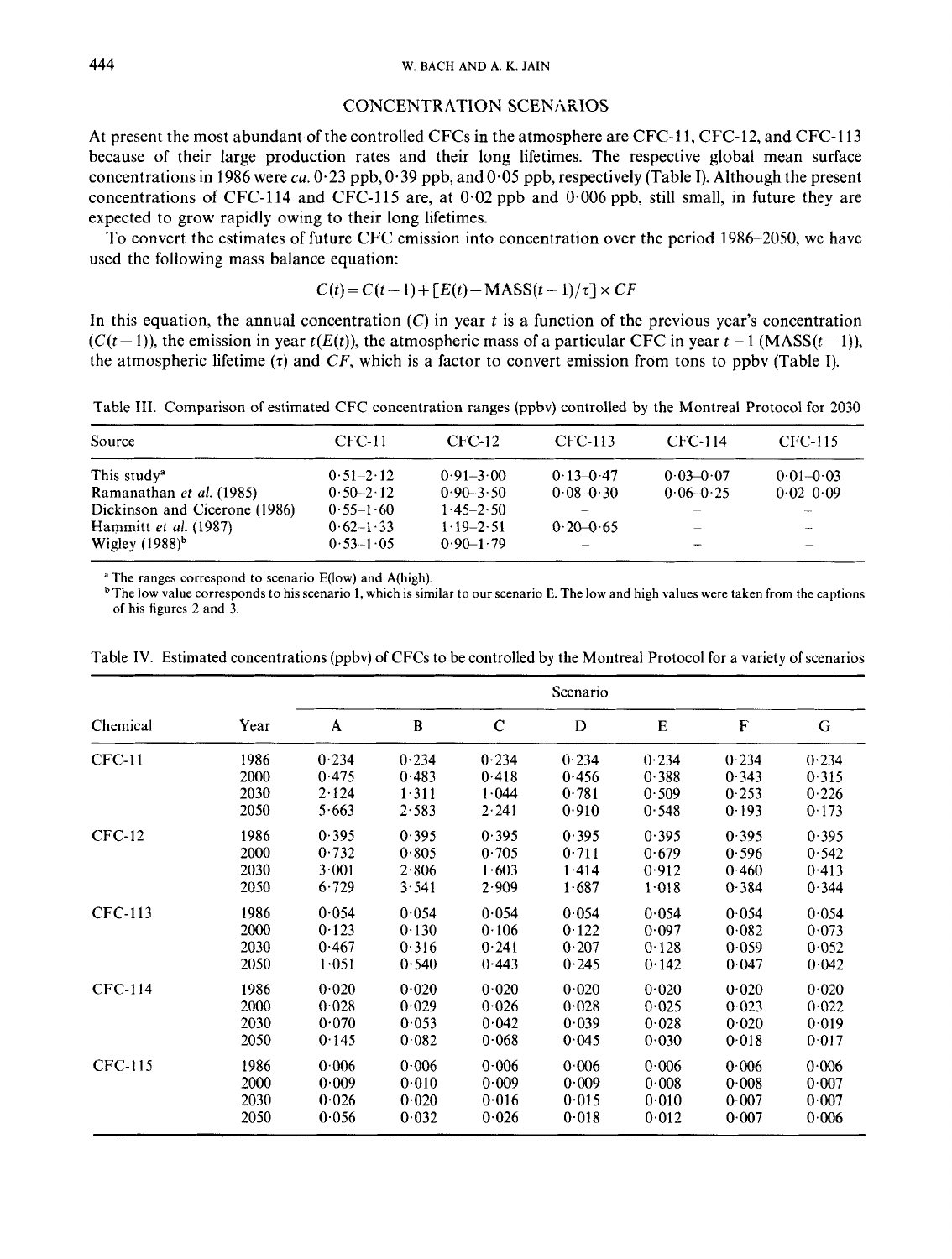Our calculation of atmospheric concentration of CFCs assumed a constant lifetime (Table I). In reality, the lifetimes depend on the stratospheric losses of CFCs and should be calculated accurately with photochemical models. The modelling of such processes is beyond the scope of this study. Table I11 shows the estimated CFC concentration calculated by various authors for the year 2030. The lower estimates are subject to a considerable range of uncertainty owing to the fact that most of the earlier studies have neglected possible emission reductions from future regulation of CFC-production. Only Wigley (1988) has estimated the CFC-11 and 12 concentrations for the scenarios possible under the present provisions of the Protocol. His scenario **<sup>1</sup>**is similar to our scenario E and our results are in good agreement with his findings. Our high estimate, which corresponds to the pre-Protocol scenario A, falls within the range of the other findings.

The calculated global mean of CFC concentrations from 1986 to 2050 for the various scenarios (scenarios A-G) are shown in Table IV. In the scenarios that are consistent with the Montreal Protocol provisions (scenarios **B-E)** and in the pre-Protocol scenario A, CFC concentrations continue to rise beyond 2050. It is only in scenarios F and **G,** which go beyond the Montreal Protocol in that they assume a complete phase-out of CFC production, that the concentration trends are reversed and slowly reducing as early as 2000 (scenario F) and even as early as 1997 (scenario G). This means that stabilization to current concentrations or below requires much greater than a *50* per cent cut-back.

## FUTURE IMPLICATIONS FOR CLIMATE CHANGE

The warming potential of CFCs was recognized only about a decade ago, when it was found that the addition to the atmosphere of one molecule of CFCs can have the same greenhouse effect as the addition of about **lo4**  molecules of CO, (Ramanathan, 1975). The radiation effect of CFCs over the past **30** years was about onethird that of  $CO<sub>2</sub>$  added over the same period (Dickinson and Cicerone, 1986). In the present study, a global radiative mean CFC concentration  $(\Delta C_w$  in ppbv) is used to calculate the combined radiative forcing  $(\Delta Q)$  in  $W m^{-2}$ ) as defined by (see Appendix)

with

$$
\Delta C_{\mathbf{w}} = 0.308 \{0.87 \text{ C}[\text{CFC-11}]_{t} + C[\text{CFC-12}]_{t} + 1.42 \text{ C}[\text{CFC-113}]_{t}
$$

$$
+1.64
$$
 C[CFC-114]<sub>t</sub> + 1.2 C[CFC-115]<sub>t</sub>

where  $C[X]$ , is the concentration of component *X* at time *t*. We have used this formulation because it is straight forward and the steady-state warming can be calculated directly.

Finally, the change in  $\Delta Q$  can be approximately related to equilibrium surface temperature change  $\Delta T_s$  by the following relation (Dickinson, 1982; Ramanathan *et al.,* **1985):** 

$$
\Delta T_{\rm s} = \lambda \Delta Q
$$

where  $\lambda$  is the climate sensitivity parameter. As shown by Ramanathan *et al.* (1985), the  $\lambda$  values from a variety of one-dimensional radiative-convective model calculations range from  $0.47$  to  $0.53$  K W<sup>-1</sup> m<sup>-2</sup>. In our calculations we have used their latest estimate of 0.52. In this case a doubling of  $CO<sub>2</sub>$  would yield an equilibrium surface warming of about  $2.3^{\circ}$ C, which falls within the climate sensitivity of  $1.5-4.5^{\circ}$ C obtained by general circulation models. It should be mentioned here that the actual warming will be less than the equilibrium warming due to ocean heat inertia.

There are a number of CFCs not considered by the Montreal Protocol, which may eventually make a noticeable contribution to global warming, particularly in view of their long lifetimes and large anticipated growth rates. We have therefore assessed in Table V the radiative forcing and surface warming of eight other CFCs using the information given by Ramanathan *et al.* (1985).

Table VI summarizes the calculated change in radiative forcing from 1986 to 2050 by gas and scenario. Among the CFCs, CFC-11 and CFC-12 have the largest warming effect in all scenarios. Over the period 1986–2050, the CFC-11 and CFC-12 radiative forcing ranges from  $1 \cdot 1 \text{ W m}^{-1}$  to  $0 \cdot 1 \text{ W m}^{-1}$  and from

$$
\Delta Q = \Delta C_{\rm w}
$$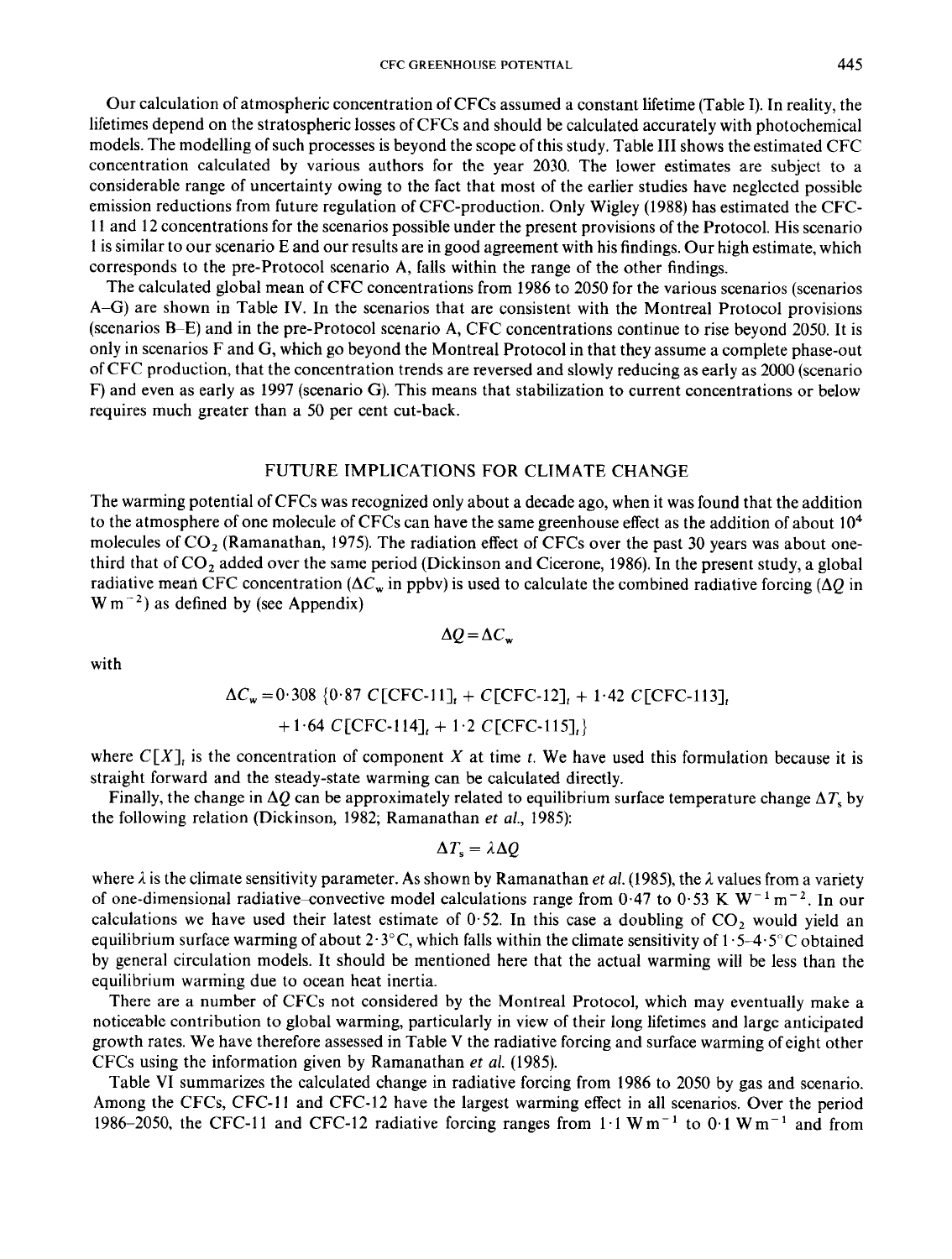| Compound         | Q for<br>$C = 1$ ppb<br>(W m <sup>-2</sup> ) | $\Delta C_{1986}$<br>(ppb) | Growth rate<br>(per cent<br>$year^{-1}$ | $\Delta Q_{1986}$<br>$(W m^{-2})$ | $\Delta T_{s}$ $\Theta$ <sup>86</sup> | $\Delta C_{2050}$<br>(ppb) | $\Delta Q_{2050}$<br>$(W m^{-2})$ | $\Delta T_{\substack{s\to 0}}$ |
|------------------|----------------------------------------------|----------------------------|-----------------------------------------|-----------------------------------|---------------------------------------|----------------------------|-----------------------------------|--------------------------------|
| CCl <sub>4</sub> | 0.15                                         | 0.143                      | $1 \cdot 7$                             | 0.021                             | 0.0110                                | 0.420                      | 0.063                             | 0.033                          |
| $CF_4(F-14)$     | 0.12                                         | 0.081                      | 2.5                                     | 0.010                             | 0.0050                                | 0.393                      | 0.047                             | 0.024                          |
| $CHCIF2$ (F-22)  | 0.10                                         | 0.084                      | 5.6                                     | 0.008                             | 0.0040                                | 2.746                      | 0.275                             | 0.143                          |
| $CH_3CCl_3$      | 0.04                                         | 0.185                      | 4.8                                     | 0.007                             | 0.0030                                | 3.718                      | 0.149                             | 0.077                          |
| $CCIF_3$ (F-13)  | 0.42                                         | 0.009                      | 4.4                                     | 0.004                             | 0.0020                                | 0.142                      | 0.059                             | 0.031                          |
| $CH_2Cl_2$       | 0.06                                         | 0.037                      | 3.9                                     | 0.002                             | 0.0010                                | 0.428                      | 0.026                             | 0.014                          |
| CHC <sub>1</sub> | 0.12                                         | 0.011                      | $2 \cdot 2$                             | 0.001                             | 0.0005                                | 0.044                      | 0.005                             | 0.003                          |
| $C_2F_6$ (F-116) | 0.25                                         | 0.005                      | 3.3                                     | 0.001                             | 0.0005                                | 0.039                      | 0.010                             | 0.005                          |
| Total            |                                              |                            |                                         | 0.054                             | 0.0270                                |                            | 0.634                             | 0.330                          |

Table V. Concentration  $(\Delta C)$ , radiative forcing  $(\Delta Q)$ , and temperature change  $(\Delta T_s)$  of other CFCs

This table has been compiled **from** tables **1** and *6* **of** Ramanathan *et al.* (1985)

|  |  |  | Table VI. Estimated changes in radiative forcing $(Wm^{-2})$ due to the CFCs controlled by the Montreal Protocol |  |
|--|--|--|------------------------------------------------------------------------------------------------------------------|--|
|--|--|--|------------------------------------------------------------------------------------------------------------------|--|

| Year       | <b>CFC-11</b> | $CFC-12$ | <b>CFC-113</b> | <b>CFC-114</b> | <b>CFC-115</b> | Total |
|------------|---------------|----------|----------------|----------------|----------------|-------|
| 1986       | 0.063         | 0.122    | 0.024          | 0.010          | 0.002          | 0.221 |
| Scenario A |               |          |                |                |                |       |
| 2000       | 0.125         | 0.226    | 0.054          | 0.014          | 0.003          | 0.422 |
| 2030       | 0.551         | 0.777    | 0.204          | 0.035          | 0.010          | 1.577 |
| 2050       | 1.466         | 1.722    | 0.459          | 0.073          | 0.021          | 3.741 |
| Scenario B |               |          |                |                |                |       |
| 2000       | 0.129         | 0.262    | 0.057          | 0.015          | 0.004          | 0.467 |
| 2030       | 0.351         | 0.642    | 0.138          | 0.027          | 0.007          | 1.165 |
| 2050       | 0.692         | 1.091    | 0.236          | 0.041          | 0.012          | 2.072 |
| Scenario C |               |          |                |                |                |       |
| 2000       | 0.112         | 0.223    | 0.046          | 0.013          | 0.003          | 0.397 |
| 2030       | 0.280         | 0.494    | 0.105          | 0.021          | 0.006          | 0.906 |
| 2050       | 0.600         | 0.896    | 0.194          | 0.034          | 0.010          | 1.734 |
| Scenario D |               |          |                |                |                |       |
| 2000       | 0.122         | 0.250    | 0.053          | 0.014          | 0.003          | 0.442 |
| 2030       | 0.211         | 0.435    | 0.090          | 0.020          | 0.005          | 0.761 |
| 2050       | 0.244         | 0.520    | 0.107          | 0.023          | 0.007          | 0.901 |
| Scenario E |               |          |                |                |                |       |
| 2000       | 0.104         | 0.209    | 0.042          | 0.013          | 0.003          | 0.371 |
| 2030       | 0.136         | 0.279    | 0.056          | 0.021          | 0.004          | 0.496 |
| 2050       | 0.147         | 0.313    | 0.062          | 0.015          | 0.004          | 0.541 |
| Scenario F |               |          |                |                |                |       |
| 2000       | 0.092         | 0.184    | 0.036          | 0.012          | 0.003          | 0.327 |
| 2030       | 0.068         | 0.142    | 0.026          | 0.014          | 0.003          | 0.253 |
| 2050       | 0.052         | 0.118    | 0.020          | 0.009          | 0.002          | 0.201 |
| Scenario G |               |          |                |                |                |       |
| 2000       | 0.084         | 0.167    | 0.032          | 0.011          | 0.003          | 0.297 |
| 2030       | 0.061         | 0.127    | 0.023          | 0.009          | 0.002          | 0.222 |
| 2050       | 0.046         | 0.106    | 0.018          | 0.008          | 0.002          | 0.180 |

**1.6 Wm-' to 0.2 Wm-2 (scenarios A-E). The contribution** of **CFC-113, CFC-114, and CFC-115 is negligible at present, but their effects will increase in future if the production of these compounds is not**  drastically reduced. Over the period 1986–2030, the combined radiative forcing due to the five CFCs (11, 12, **1 13, 114, 115) controlled by the Protocol and the eight other CFCs listed in Table V amounts to between**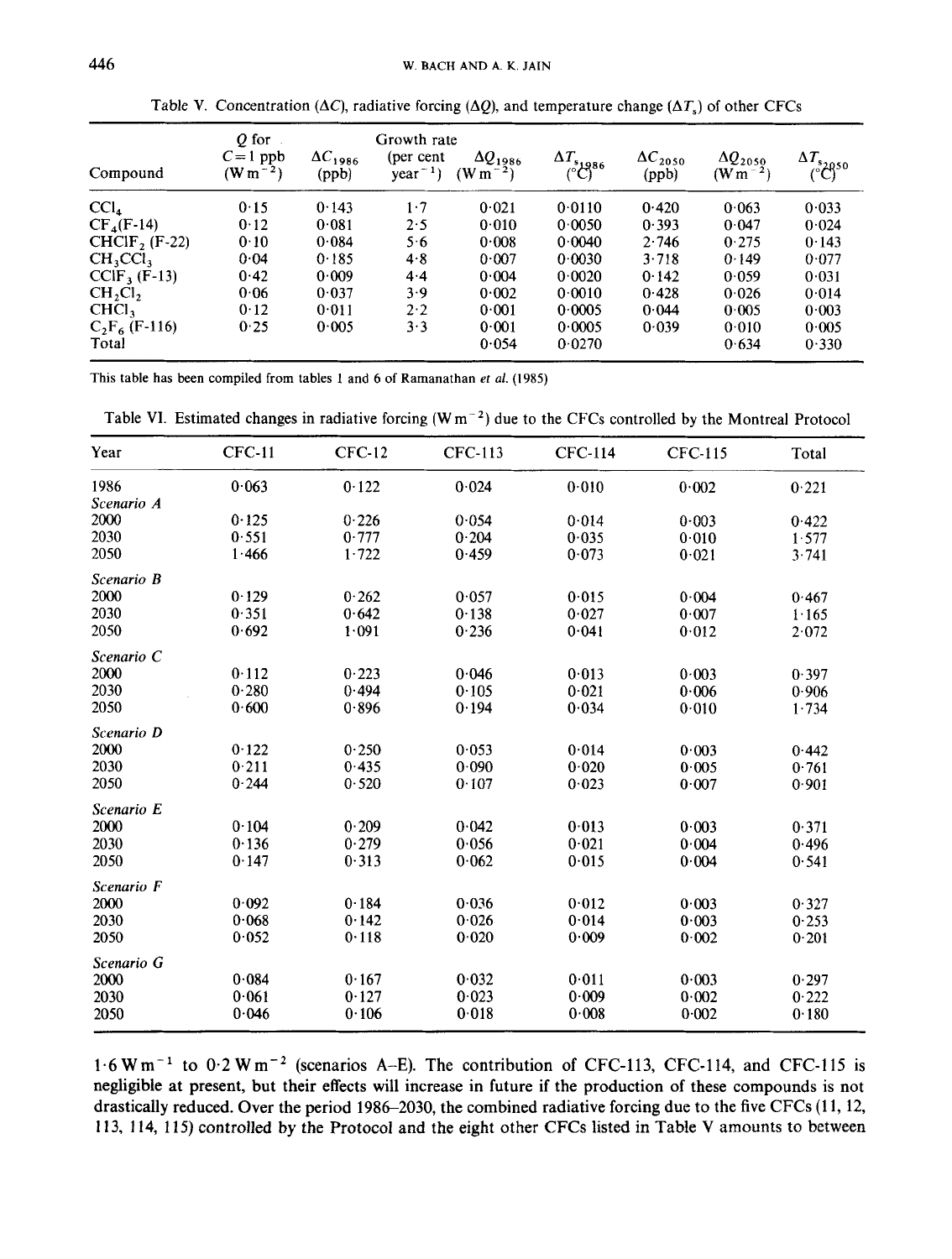1.57 W  $m^{-2}$  and 0.49 W  $m^{-2}$  (scenarios A–E). The CFC forcing estimated by Wigley (1988) over the same period ranges between  $0.87 \text{ W m}^{-2}$  and  $0.31 \text{ W m}^{-2}$  (for his pre- and post-Protocol scenarios). Wigley (1988) has underestimated the radiative forcing because he assumed that the future production of all non-controlled **CFCs** would also change according to Protocol provisions.

Figure **1** shows the estimated equilibrium warming trends due to the **CFCs** controlled by the Montreal Protocol for scenarios **A-G.** Several interesting and rather surprising features emerge from the results shown in Figures 1 and *2.* By *2050,* as compared with the 1986 value of **0.12"C,** the contribution of the controlled **CFCs** to global warming could increase sixteen fold without any control measures (scenario **A).** With Montreal Protocol provisions, by 2050, the rate of warming could decrease **44-85** per cent (scenarios B-E), but the warming would still be some two to nine times higher than that of **1986.** Very importantly, it **is** only scenarios F and **G,** the complete phase-out of the **CFCs,** that bring about a significant reduction in global



**Figure 1. Calculated change in future global equilibrium warming ("C) due** to **the CFCs controlled** by **the Montreal Protocol for a variety** of **scenarios**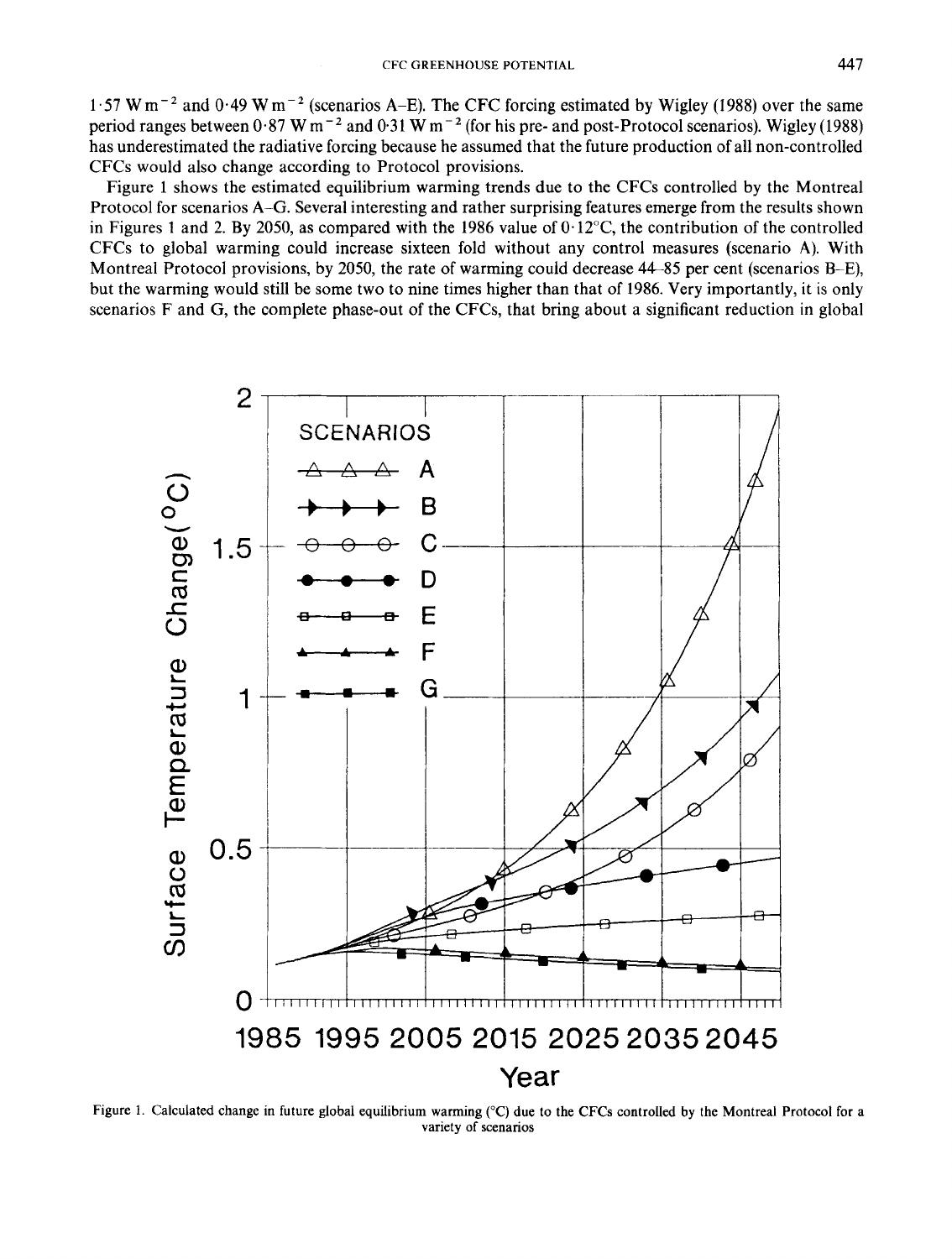

**Figure** 2. **Estimated equilibrium surface tempcrature change ("C) due to trace gases (CO,, CH,,** N,O), **and CFC scenarios in** *2050*  **relative** *to* **1986** 

warming. The highest value is reached at about 2000, reversing thereafter very slowly, although it is not until about 2040 (scenario F) and *ca.* 2030 (scenario G) that the 1986 level is again obtained.

In 1986, the combined surface warming contribution due to the other eight CFCs was 24 per cent of that for the five CFCs controlled by the Montreal Protocol. Without world-wide control, by 2050, it could increase by another 19 per cent in the case of the high scenario **A,** and by 31-165 per cent for scenarios B-E. Thus, it **is**  necessary for these CFCs also to be brought under world wide control.

For assessing the future climatic effects of the other important trace gases, we have compared the warming potential of the CFCs with that of  $CO_2$ , CH<sub>4</sub>, and N<sub>2</sub>O using the best model estimates of Dickinson and Cicerone (1986). Figure 2 shows the change in surface temperature over the period 1986-2050 by gas and scenario. The estimates are based on a model climate sensitivity of  $2.3^{\circ}$ C for a doubling of CO<sub>2</sub>. The combined surface warming is  $1.43^{\circ}$ C, to which CO<sub>2</sub>, CH<sub>4</sub>, and N<sub>2</sub>O contribute about 71, 21, and 8 per cent, respectively. **It** is important to note that without control (scenario **A)** the surface warming due to all CFCs (i.e. controlled and uncontrolled) could even exceed that of the other trace gases by as much as 35 per cent. Figure 2 also indicates that under present Montreal Protocol provisions (scenarios **B-E),** the temperature increase due to CFCs could still become as large as 120-45 per cent of the CO, effect alone, and 88-33 per cent of **C02,**   $CH<sub>4</sub>$ , and  $N<sub>2</sub>O$  combined.

#### KEY FINDINGS

The main conclusions of this paper can be summarized as follows.

and CFC-115 in 2050 could increase by sixteen times above the 1985 level (scenario **A)**  (i) Without control, the global equilibrium mean warming due to CFC-11, CFC-12, CFC-113, CFC-114,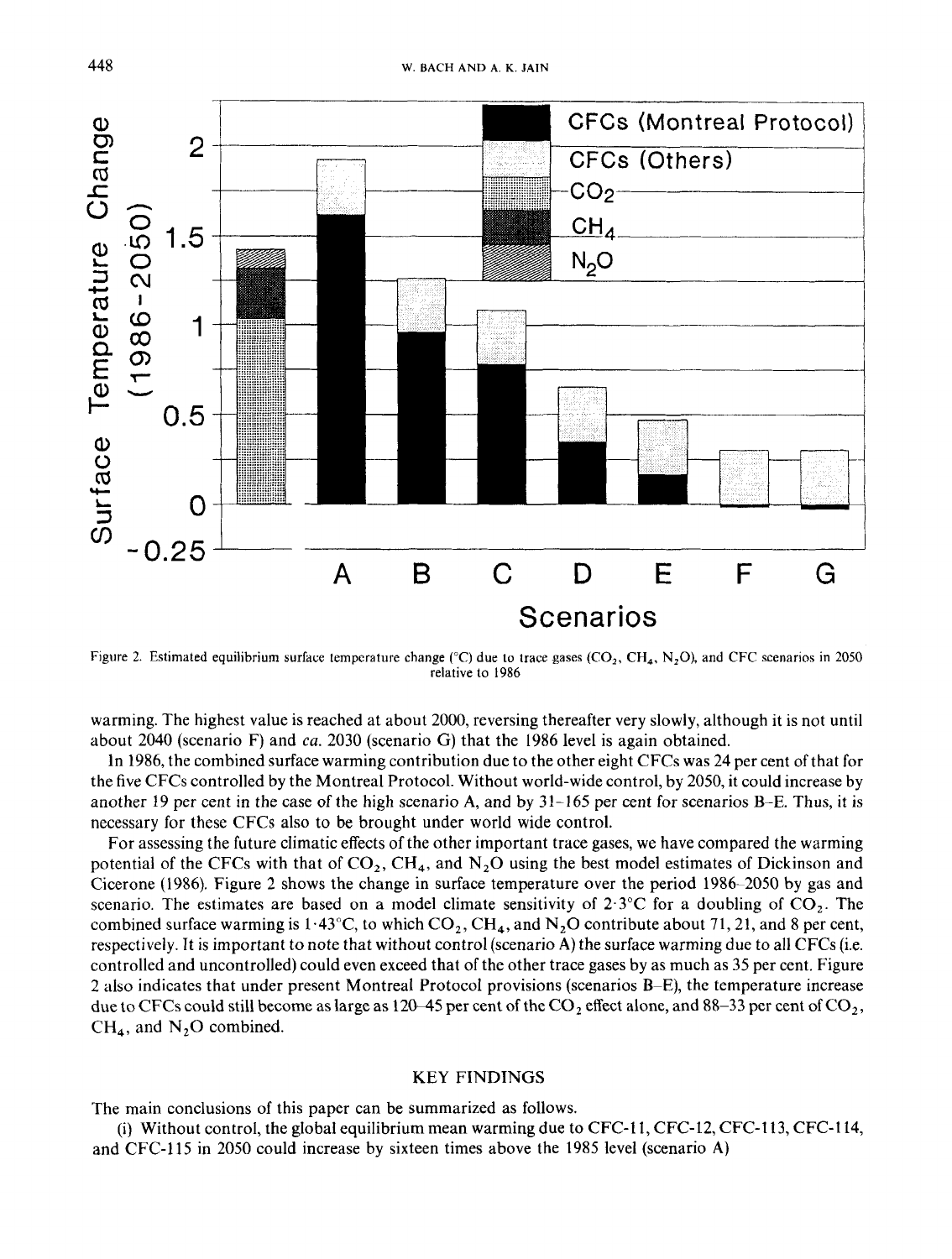(ii) With present control provisions of the Montreal Protocol, the rate of warming would be reduced, but in 2050, they would still lead to temperatures that could be two to nine times higher than those in 1985 (scenarios **B-E).** 

(iii) **A** phase-out of the CFCs controlled by the Montreal Protocol by 2000 or by 1996 would lead to an equilibrium surface temperature reduction in 2050 over the 1986 value of 9 and 18 per cent, respectively (scenarios F and G).

(iv) The contribution of eight additional CFCs-including carbon tetrachloride, methyl chloroform, and  $CFC-22$  (Table V)—to the warming of the five CFCs controlled by the Montreal Protocol, was 24 per cent in 1986. By 2050, its share could increase by another 19 per cent (scenario A) and would therefore warrant serious control considerations.

(v) Without any control (scenario **A),** the global mean equilibrium surface temperature could increase by  $3.35^{\circ}$ C from 1986 to 2050 (for a climate sensitivity of  $2.3^{\circ}$ C). Of this the contribution of CO<sub>2</sub>, CH<sub>4</sub>, and N<sub>2</sub>O combined, the five CFCs of the Protocol, and the eight other CFCs would be 48, 43, and 9 per cent, respectively.

(v) **A** phase-out of the five CFCs of the Protocol by 2000 could significantly reduce the equilibrium greenhouse warming due to **all** considered trace gases by **49** per cent from 3.35"C to 1-71"C.

These findings of a substantial CFC contribution to global warming add strength to the urgency of a revision of the Montreal Protocol to protect both the ozone layer and the global climate.

#### APPENDIX

For the CFCs we can assume a linear relationship between radiative forcing at the tropopause  $(\Delta O)$  and surface concentration change ( $\Delta C$ ). If  $\Delta Q_i = a_i C_i$  for the *i*th CFC, then the combined forcing

$$
\Delta Q = \sum_i \Delta Q_i = \sum_i a_i C_i
$$

can be written as

$$
\Delta Q = a \sum_{i} (a_i/a) C_i = a C_{\mathbf{w}}
$$

where  $C_w$  (ppbv) is the weighted mean CFC concentration, and  $a_i/a$  is the relative warming potential of the *i*th CFC. In the present study we have chosen *a* to correspond to **ai** for CFC-12. According to Ramanathan *et al.*  (1985), the radiative forcing of CFC-12 is  $a = 0.308$  W m<sup>-2</sup>. Hence, after substituting the warming potentials of the CFCs given in Table I we have

 $\Delta Q = 0.308$  C<sub>w</sub>

## with

$$
C_w = 0.87 \, \text{C} \, \text{C} \, \text{C} \, \text{C} \, \text{C} \, \text{C} \, \text{C} \, \text{C} \, \text{C} \, \text{C} \, \text{C} \, \text{C} \, \text{C} \, \text{C} \, \text{C} \, \text{C} \, \text{C} \, \text{C} \, \text{C} \, \text{C} \, \text{C} \, \text{C} \, \text{C} \, \text{C} \, \text{C} \, \text{C} \, \text{C} \, \text{C} \, \text{C} \, \text{C} \, \text{C} \, \text{C} \, \text{C} \, \text{C} \, \text{C} \, \text{C} \, \text{C} \, \text{C} \, \text{C} \, \text{C} \, \text{C} \, \text{C} \, \text{C} \, \text{C} \, \text{C} \, \text{C} \, \text{C} \, \text{C} \, \text{C} \, \text{C} \, \text{C} \, \text{C} \, \text{C} \, \text{C} \, \text{C} \, \text{C} \, \text{C} \, \text{C} \, \text{C} \, \text{C} \, \text{C} \, \text{C} \, \text{C} \, \text{C} \, \text{C} \, \text{C} \, \text{C} \, \text{C} \, \text{C} \, \text{C} \, \text{C} \, \text{C} \, \text{C} \, \text{C} \, \text{C} \, \text{C} \, \text{C} \, \text{C} \, \text{C} \, \text{C} \, \text{C} \, \text{C} \, \text{C} \, \text{C} \, \text{C} \, \text{C} \, \text{C} \, \text{C} \, \text{C} \, \text{C} \, \text{C} \, \text{C} \, \text{C} \, \text{C} \, \text{C} \, \text{C} \, \text{C} \, \text{C} \, \text{C} \, \text{C} \, \text{C} \, \text{C} \, \text{C} \, \text{C} \, \text{C} \, \text{C} \, \text{C} \,
$$

#### REFERENCES

Anon. 1989. *Airborne Arctic Stratospheric Expedition, Preliminary Findings.* 

Bach, W. 1984. *Our Threatened Climate: Ways of Averting the* CO, *Problem through Rational Energy Use,* Reidel, Dordrecht.

CMA 1987. *Production, Sales, and Calculated Release of CFC-11 and* CFC-12 *through* 1986, Chemical Manufacturers Association.

Dickinson, R. E. 1982. 'Modeling climatic changes due to carbon dioxide increases', in Clark, W. C. (ed.) *Carbon Dioxide Review,*  Clarendon Press, **New** York, pp. 101-133.

Dickinson, R. E. and Cicerone, **R. J.** 1986. 'Future global warming from atmospheric trace gases', *Nature,* **319,** 109-1 15.

Enquete-Commission of German Parliament 1988. 'Schutz der Erdatmosphire, Eine internationale Herausforderung (Protection of the Earth's atmosphere, an international challenge)', Zur Sache Nr. **5,** Bonn (in German).

Environmental Protection Agency 1988a. *Regulatory Impact Analysis: Protection of Stratospheric Ozone'*, EPA, Washington, DC.

Environmental Protection Agency 1988b. *Future Concentrations* of *Straictspheric Chlorine and Bromine,* EPA, Washington, **DC.** 

Gamlen, P. H., Lane, B. C., Midgley, P. M. and Steed, J. M. 1986. 'The production and release to the atmosphere of CC1<sub>3</sub>F and CC1<sub>3</sub>F, (chlorofluorocarbons **CFC-11** and CFC-l2)', *Atmos. Environ., 20,* 1077-1085.

Hammitt, J. K., Camm, F., Connell, **P. S., Mooz, W.** E., Wolf, K. A,, Wuebbles, **D.** J. and Bamezai, **A.** 1987. 'Future emission scenarios for chemicals that may deplete stratospheric ozone', *Nature, 330,* 71 1-716.